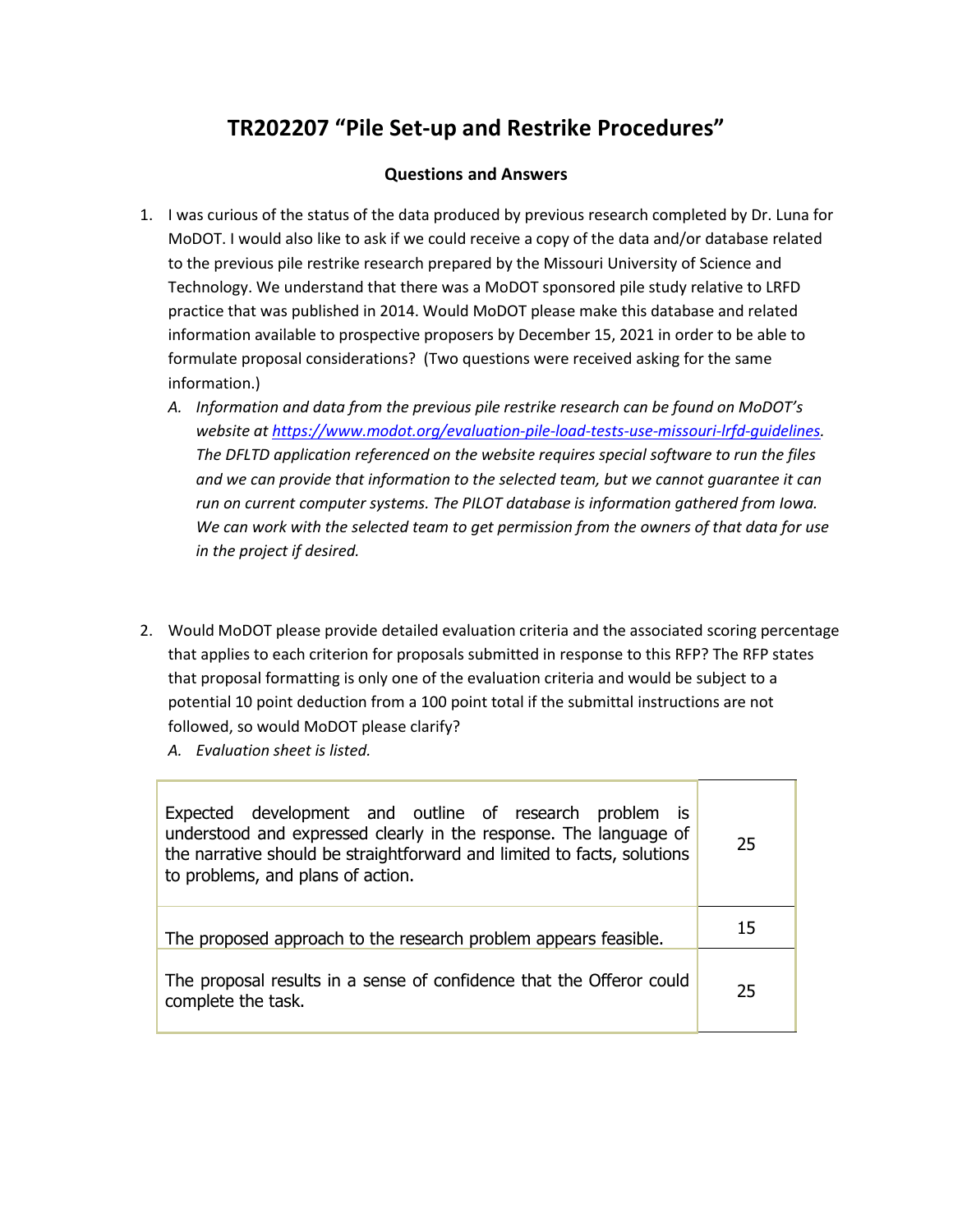| An overall qualifications review provides the sense that the Offeror<br>possesses the necessary experience, reliability and organizational<br>expertise and personnel.                                                                                           | 20  |
|------------------------------------------------------------------------------------------------------------------------------------------------------------------------------------------------------------------------------------------------------------------|-----|
| MoDOT has experienced acceptable previous performance from the<br>Offeror's personnel and/or organization                                                                                                                                                        | 10  |
| Additional Value Provided                                                                                                                                                                                                                                        | 5   |
| <b>Total Points</b>                                                                                                                                                                                                                                              | 100 |
| Correct proposal submission is one of the evaluation criteria. If<br>submission instructions are not followed, the Offeror risks an<br>automatic 10 point deduction (out of 100 total points) when points<br>are awarded during the Proposal Evaluation Process. | -XX |

- 3. Would MoDOT please provide potential proposers by December 15, 2021 with access to the electronic data for all PDA tests, WEAP analysis, bridge plans and geotechnical studies for pile supported bridge construction projects that MoDOT has been involved with during the past 14 or more years? Would MoDOT agree that such information would provide the proposers with the opportunity to better understand the extent and quality of such information so as to potentially better formulate their proposal considerations prior to the submission deadline of January 7, 2022?
	- *A. Some of the data from past projects that we were able to gather to date is viewable [here,](https://modot.box.com/s/fcnd3ky0xrtgu5mgao3p290u9afylj4h) but we will work with the winning proposer to gather further data as requested. The data we gather later may still be limited.*
- 4. Would MoDOT intend to include as an objective within the scope of the project requirements an assessment of time-dependent losses of pile capacity following initial drive that has occurred at some MoDOT projects in the past and the identification of the circumstances that might produce such loss in pile capacity?
	- *A. We are requesting procedures to be created if the capacity gain was not encountered at final restrike.*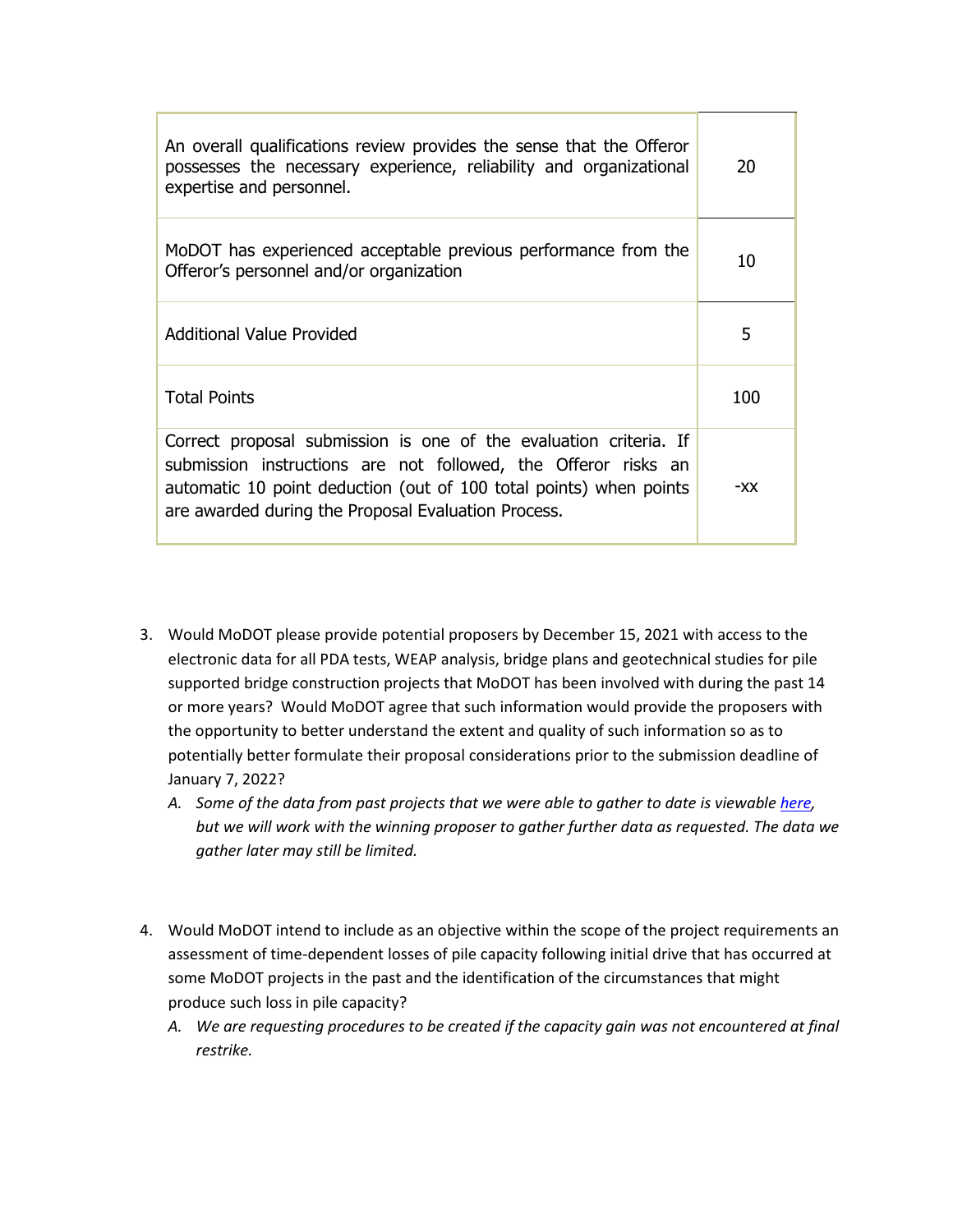- 5. Would MoDOT please identify the individuals and affiliated companies, agencies and stakeholders who will be on the selection committee and will be involved with the evaluation of the proposals for this RFP?
	- *A. The selection committee will consist of MoDOT personnel from the Construction/Materials Division and Bridge Division.*
- 6. Does MoDOT intend to include within the scope of the project requirements an assessment of instances where piling are driven to rock or other hard layers such that there would be a significant end-bearing component to axial pile capacity relative to assessing time-dependent pile capacity changes?
	- *A. No.*
- 7. Does MoDOT intend to include within the scope of the project requirements an assessment of time-dependent pile capacities changes relative to different pile end conditions?
	- *A. The objective of this research is to provide MoDOT with a better understanding of pile set-up in Missouri soils and provide the department with a pile restrike procedure for different types of piles. The department would like a more detailed pile restrike and set-up procedure that also considers contractor's tight timelines. A typical 7 or 14 day restrike procedure is not advantageous to a contractor's schedule.*
- 8. Does MoDOT intend to limit the scope of the project to an assessment of driven steel pile only?
	- *A. No, as stated in the objectives, "A procedure that incorporates different pile types will allow greater design flexibility." The background section of the RFP states "The objective of this research is to provide MoDOT*

*with a better understanding of pile set-up in Missouri soils and provide the department with a pile restrike procedure for different types of piles."*

- 9. Does MoDOT intend to include within the scope of the project an assessment of the potential for pile damage under various circumstances encountered during construction of MoDOT bridge projects?
	- *A. Yes, we need to consider pile damage in the pile restrike procedure.*